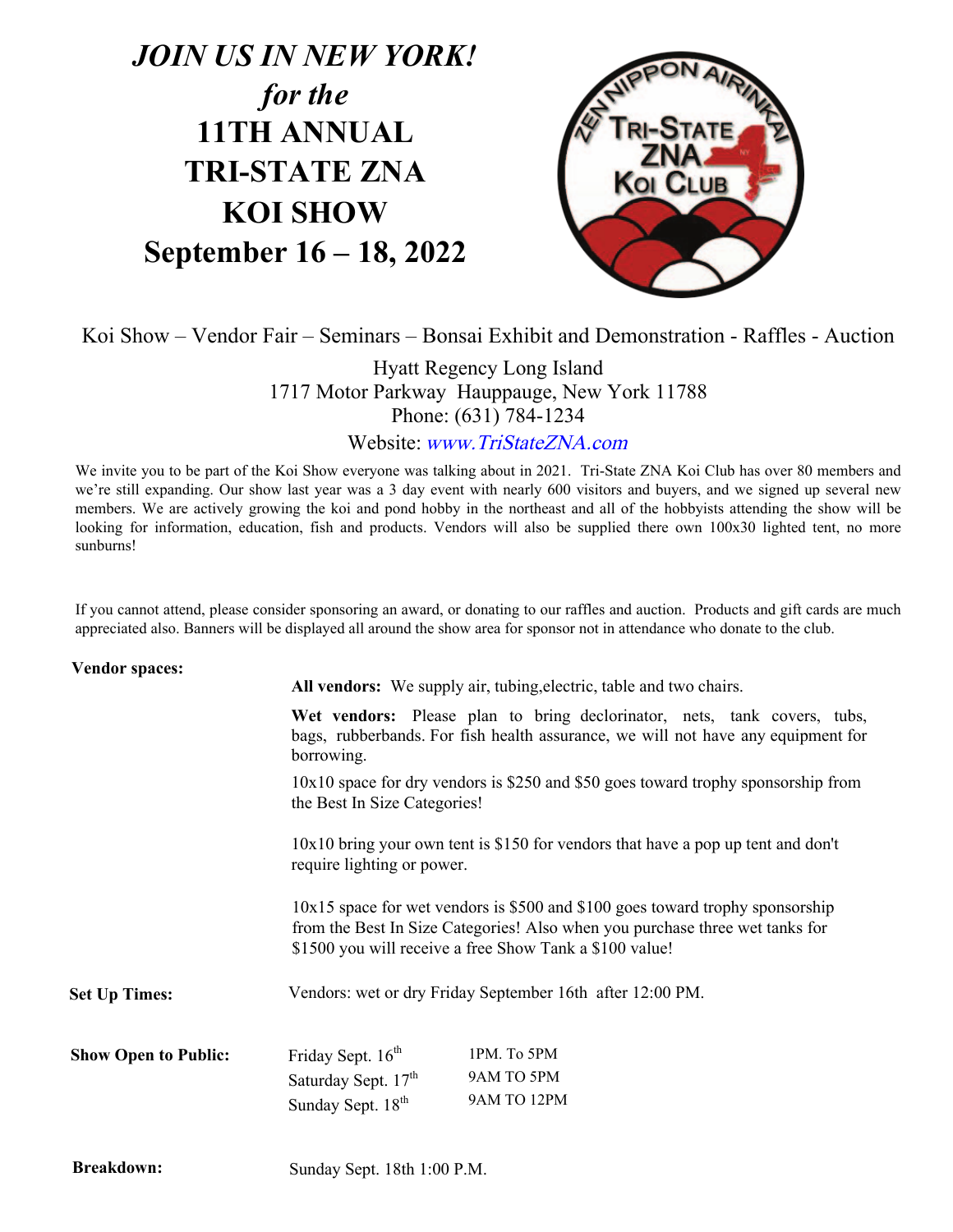# **Awards For Tri State ZNA Koi Show Major Awards**

| Grand Champion A        | \$250 to sponsor    |
|-------------------------|---------------------|
| <b>Grand Champion B</b> | \$250 to sponsor    |
| Reserve Champion        | \$250 to sponsor    |
| Superior Champion       | \$250 to sponsor    |
| Mature Champion         | \$150 to sponsor    |
| Jumbo Champion          | \$150 to sponsor    |
| Adult Champion          | \$150 to sponsor    |
| Young Champion          | \$150 to sponsor    |
| Baby Champion           | $$150$ to sponsor   |
| <b>Best Male</b>        | $$150$ to sponsor   |
| Tategoi Award           | $$150$ to sponsor   |
| Presidents Award        | $&372$ vq" ur qnsor |
| Zna Judges Award        | $$150$ to sponsor   |
| Show Chair Award        | \$150 to sponsor    |
| Novice Award            | $$150$ to sponsor   |

## **Best In Size Both "A" And "B" \$100 Each To Sponsor**

Size 1 up to  $\langle 8"$ Size 2  $8"$  to  $< 12"$ Size  $3 \ 12"$  to  $< 16"$ Size 4  $16"$  to  $< 20"$ Size 5 20" to  $< 24"$ Size 6 24 to  $< 28$ " Size 7 28" and up

# **Best In Variety \$125 Each To Sponsor**

Kohaku Sanke Showa Utsuri Tancho Asagi/Shusui Koromo/Goshiki Kawarigoi Doitsu Most Unique Long Fin Gin Rin

**We would [greatly appreciate your sponsorship](mailto:jim2142003@yahoo.com) of a major trophy! Show Chairs**  John Krang: jkrang2000@hotmail.com Rich Iasparo: riasparo@hotmail.com